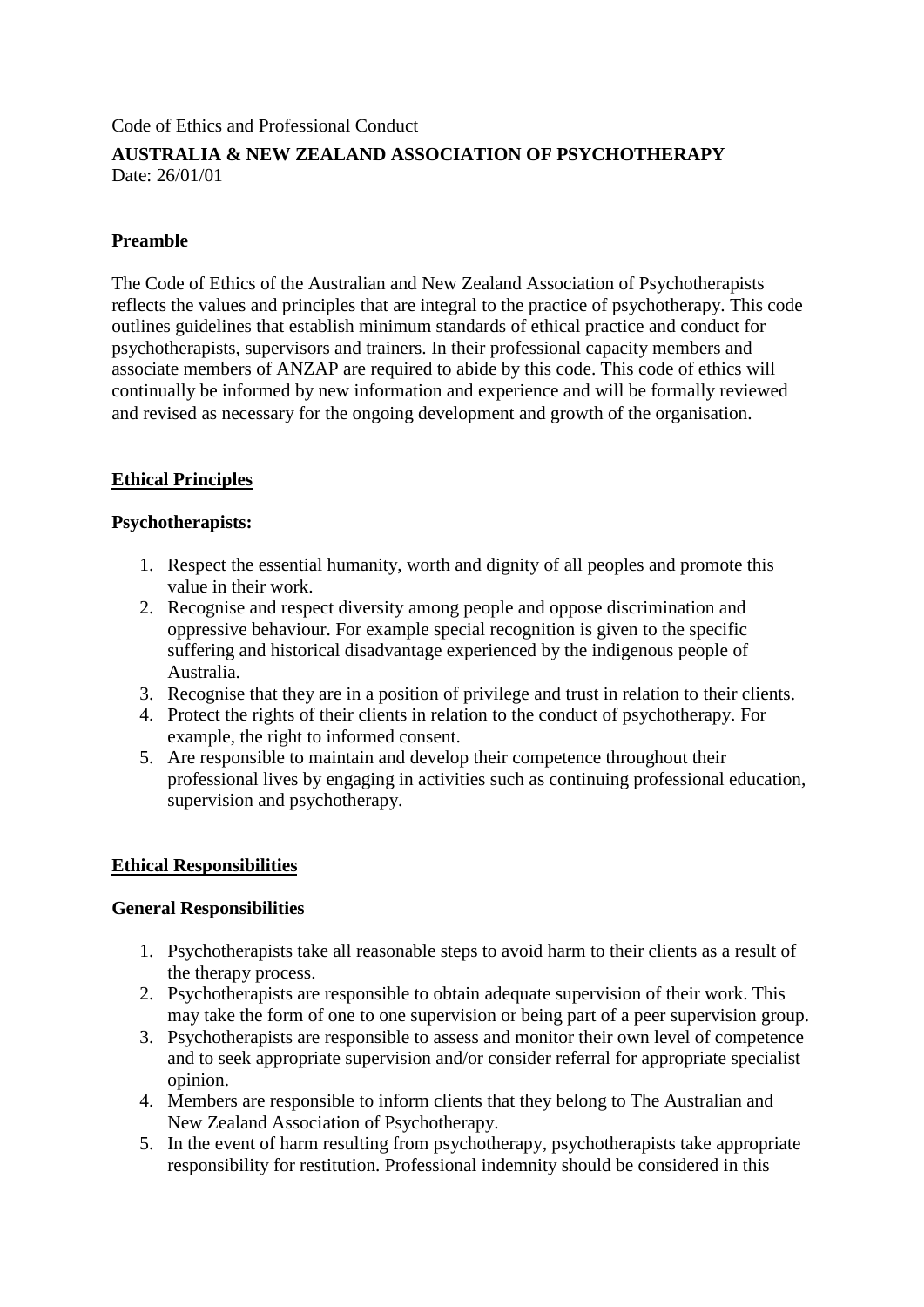context.

- 6. Psychotherapists are responsible for setting and maintaining appropriate professional boundaries
- 7. Psychotherapists are responsible to monitor their own physical and emotional capacities and functioning and to seek supervisory help or refer on when their functioning is impaired to the degree that it significantly affects the ongoing welfare of the client.
- 8. It is unethical for psychotherapists to misrepresent their training or qualifications.
- 9. Psychotherapists are responsible to explain the nature of treatment when contracting with clients. Clients should be advised of alternate treatment choices where deemed appropriate.
- 10. Psychotherapists are responsible to keep adequate records.
- 11. If a psychotherapist is obliged for personal or professional reasons to discontinue treatment, she/he will seek to advise clients of the termination and if possible organise referral to another psychotherapist.

# **Boundaries**

- 1. Psychotherapists should not use their position of privilege and trust to financially, sexually or emotionally exploit past or present clients, supervisees or trainees.
- 2. Psychotherapists will not accept or offer payment for referrals or engage in any financial transaction apart from negotiating a fee within the ordinary fee scale set for professional services.
- 3. Sexual relations between psychotherapist and client, trainer and trainee, supervisor and supervisee constitutes unethical behaviour. It is always the responsibility of the psychotherapist to set and maintain appropriate professional boundaries to minimise the risk of exploitation or harm.
- 4. Psychotherapists are responsible to monitor themselves and the therapy process and to seek supervisory help if there is a danger of boundaries being violated.
- 5. A sexual relationship with a former patient/client is considered to be unethical.

# **Confidentiality**

- 1. Psychotherapists are responsible to maintain confidentiality in relation to information obtained about clients. This applies to verbal, written or recorded material.
- 2. Client sessions must not be observed by anyone other than their psychotherapist without the client having given informed consent. This applies to direct observation and to any form of audio-visual recording.
- 3. Psychotherapists should store all records (written, audio and video) in a secure and confidential place.
- 4. Exceptional circumstances may arise which give the psychotherapist grounds for believing the client is at risk of harming themselves or others. In such circumstances, breaking of confidentiality may be required, preferably with the client's permission or after consultation with a supervisor or colleague.
- 5. It is reasonable that clinical information may need to be shared with colleagues and other health professionals in order to provide optimal care. In these contexts the rules of confidentiality should be established.
- 6. Confidences may be revealed without consent when compelling ethical or legal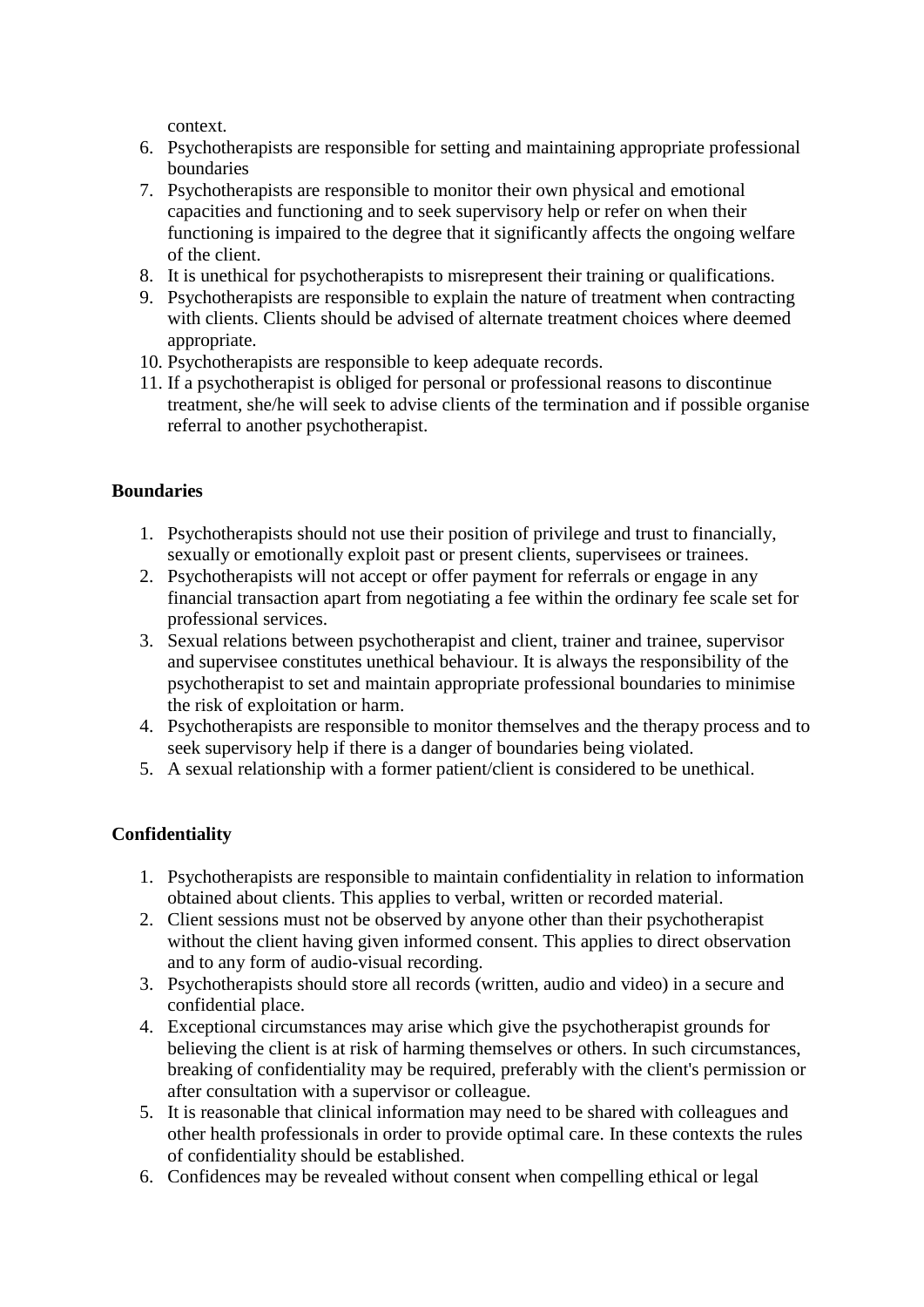reasons prevail. If this is the case all care should be taken to discuss the issues with a supervisor or colleague.

- 7. Agreements about confidentiality continue after the client's death unless there are overriding legal considerations.
- 8. Psychotherapists will ensure the anonymity of their clients when using information for case presentation, teaching, research or publication. If there is any possibility of the client being identified the psychotherapist should obtain informed consent from the client.

## **Training and Supervision**

- 1. Supervisors are to be guided by the principle of confidentiality within the supervisory relationship. However there may be situations where information needs to be shared with colleagues. For example matters pertaining to progress in the training programme and matters relating to safety.
- 2. Supervisors and trainers are responsible to relate in a respectful manner to trainees and supervisees.
- 3. Trainers and supervisors will seek to ensure that their professional relationships are non-exploitative.
- 4. Supervisors shall not also engage their supervisees in personal psychotherapy.
- 5. Supervisors and trainers are responsible to inform and educate trainees and supervisees about their ethical responsibilities to clients. They have a responsibility to model and promote an awareness of and an adherence to the provisions of this Code of Ethics.
- 6. Supervisors and trainers are responsible to engage in ongoing professional development and education.
- 7. Psychotherapists of trainees shall not exercise direct administrative responsibility over them.
- 8. Psychotherapists of trainees need to be alert to any conflict of interests that may arise in a training context and be mindful of their primary ethical responsibilities to protect the therapy relationship.

#### **Responsibility to Colleagues and the Association**

- 1. Constructive dialogue and debate about theory and practice is highly valued within ANZAP. Psychotherapists are responsible to engage in such dialogue in a professional and respectful manner.
- 2. It is unethical for a psychotherapist to actively promote his/her services directly to someone who is in psychotherapy with another practitioner.
- 3. Where a client alleges sexual or other misconduct by another therapist, it is the psychotherapist's duty to ensure that the client is fully informed of the appropriate steps to take the complaint to the relevant professional body.
- 4. If a psychotherapist suspects or obtains information about professional misconduct by a member of the association, she/he is responsible to approach the Ethics Committee of the association to investigate according to the association's procedural guidelines for complaints against members.